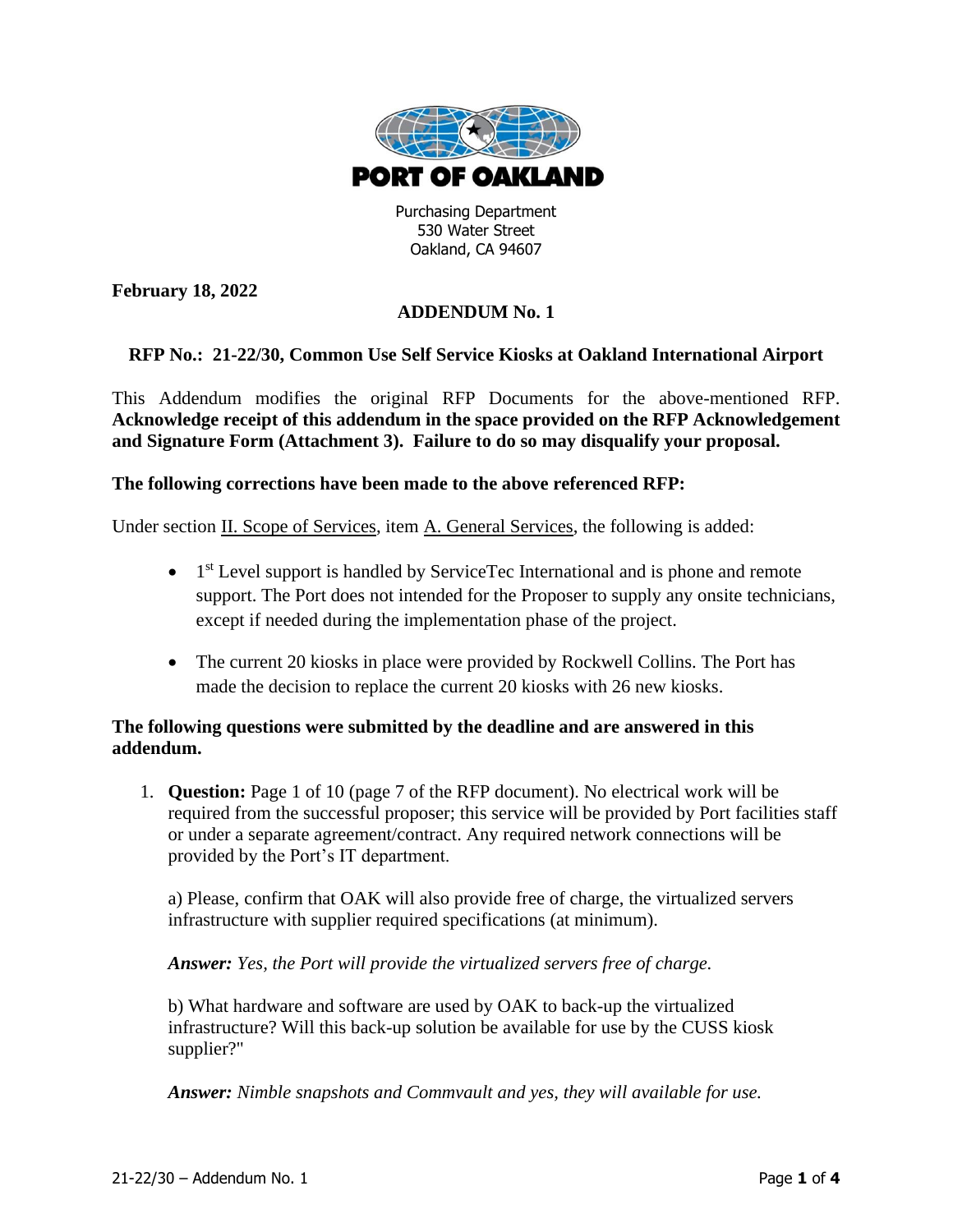2. **Question:** Page 1 of 10 (page 7 of the RFP PDF document), A General Services. Will the 26 kiosks be configured with the applications for all four airlines, or will some be dedicated to specific airlines in their check-in areas?

*Answer: All kiosks currently have all four airline apps loaded on them. We use the management app to "turn on" the following airline apps at each of the four current locations:*

*Location 1 – (Infront of Volaris Ticket Counters) Volaris and Frontier Apps Location 2 - (Infront of Frontier Ticket Counters) Frontier and Volaris Apps Location 3 - (Infront of Hawaiian Ticket Counters) Hawaiian, Volaris and WNCO Apps Location 4 - (Near the Terminal 1 Checkpoint) WNCO App Only*

3. **Question:** Page 2 of 10 (page 8 of the RFP PDF document) "The successful proposer will be delivering twenty-six (26) new common use self-service (CUSS) kiosks, migration of our current four airlines that use CUSS (see existing conditions), licensing, training for IT and ServiceTec staff, and 2nd level support at the Oakland International Airport for a period of up to seven years." As OAK airport will perform the physical installation of the kiosks, will the kiosk be fixed to the floor or is there a requirement for stability plates for the kiosks to be provided by the vendor?

*Answer: The Kiosks can be mounted to the floor, but the airport prefers stability plates.* 

4. **Question:** Page 2 of 10 (page 8 of the RFP PDF document) "2. Each Kiosk must be uniform in design and a complete unit. All kiosks must arrive at OAK fully assembled and ready for installation" Will Oakland Airport Authority perform the PCI DSS assessment?

*Answer: OAK will do the assessment for the network connectivity and hosting solution. The Port will be requesting an attestation from the winning proposer that their solution meets PCI requirements.*

5. **Question:** Page 2 of 10 (page 8 of the RFP PDF document) "6. Must be PCI Compliant." "Who is responsible for: A. Vulnerability Scans? B. PEN and Segmentation Tests? C. SIEM and FIM of the CUSS solution?"

*Answer: The airport Port will be responsible for all network, PEN, etc testing. See answer to question 4, about attestation.*

6. **Question:** Are you accepting formal questions through email, or just at this meeting?

*Answer: Both , questions can be submitted via email at [nsioson@portoakland.com](mailto:nsioson@portoakland.com) or via this meeting, both will be answered via addendum.* 

7. **Question:** Are the existing airline connections coming through a router that is owned by the Port or through Rockwell Collins?

*Answer: The current router was supplied by Rockwell Collins but is owned by the Port. With both the new system and existing systems running in parallel, vendors should*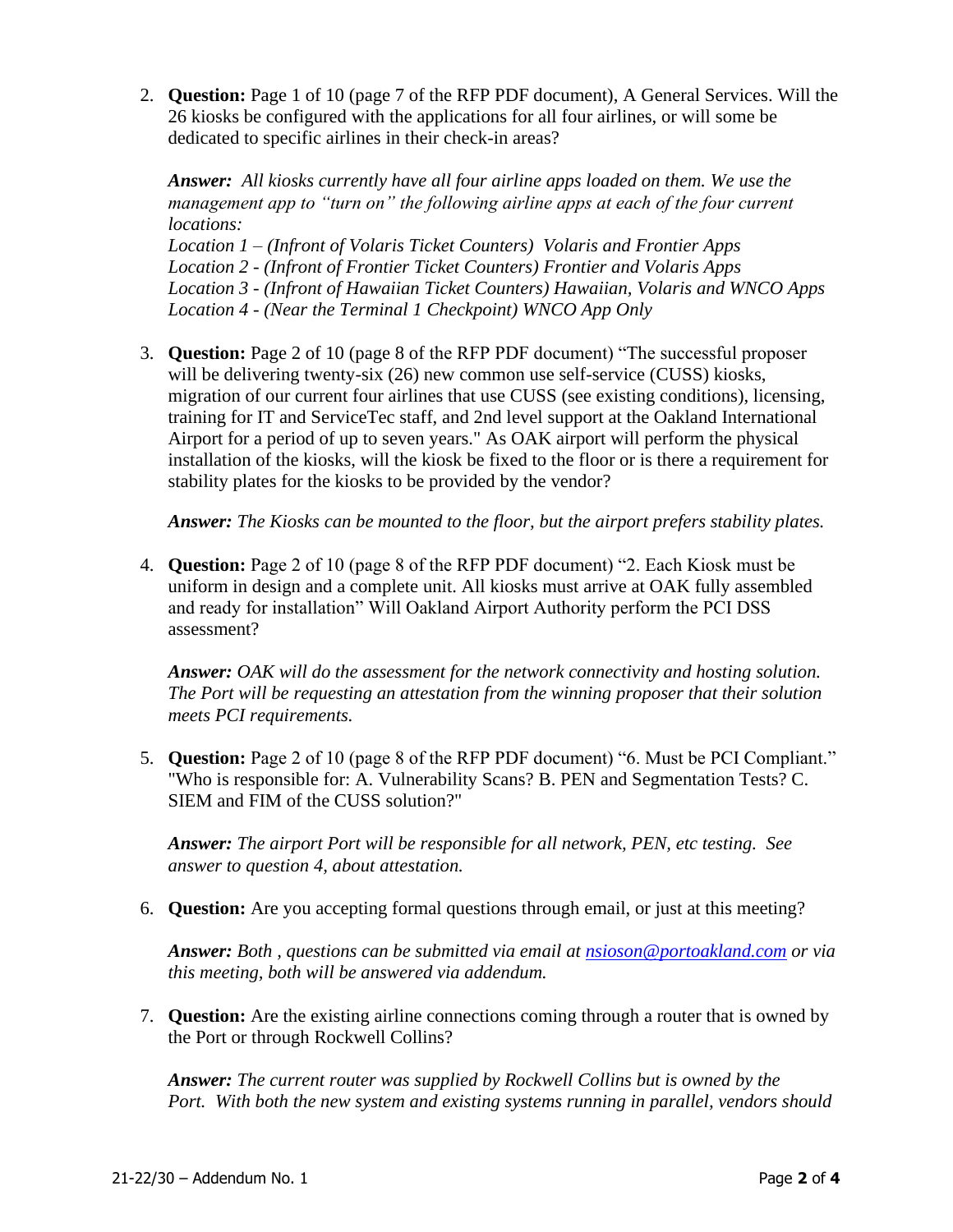*propose how they will get connection to the airlines network. If a new router switch is required, the Port will procure the recommended hardware.* 

8. **Question:** The RFP speaks to 1 original and 4 copies; can we submit electronic only?

*Answer: Currently the Port still requires 5 hard copies and a flash drive with an electronic copy (1 file). Electronic only will not be accepted. Wet signatures are no longer required, provided that you have electronic signatures include; otherwise, wet signatures will be required.*

9. **Question:** Who is handling the physical installation of the kiosks at there final destination?

*Answer: Port IT, ServiceTec, and the Port facilities will handle the physical placement of the kiosks. No electrical or data connections are required by the Proposer. The Port would like to have a weighted plate instead of bolting them down.* 

10. **Question:** Do you have any current needs for biometrics? What about needs for the future?

*Answer: Currently no, but proposers should list any solutions they offer for biometrics and if they can be installed as an option in the future.*

11. **Question:** Can you discuss the evaluation criteria?

*Answer: No sure the intent of this questions, but the evaluation criteria is listed in the RFP.* 

*Separately, the Port is not against a new solution, but the Proposer would have to make a convincing case as to the value of OAK being the first to deploy the solution in the US.* 

12. **Question:** How does the Port want to handle current and future payment through the kiosks?

*Answer: Some airlines use it now. There is no requirement, but if the Proposer has a solution it should be offered in the cost proposal. The Port is interested in all solutions and offerings, especially if they are modular.*

13. **Question:** Will the airport be providing the virtual environment to host the kiosk manager?

*Answer: Yes, the Port will handle the creating of any windows servers within its virtual platform and will handle all licensing for OS. The Proposer will need to supply the specifications for how the virtual machine will be configured. Number of cores, memory, storage space, etc.*

14. **Question:** Will the Port provide the WAN connectivity for the kiosks?